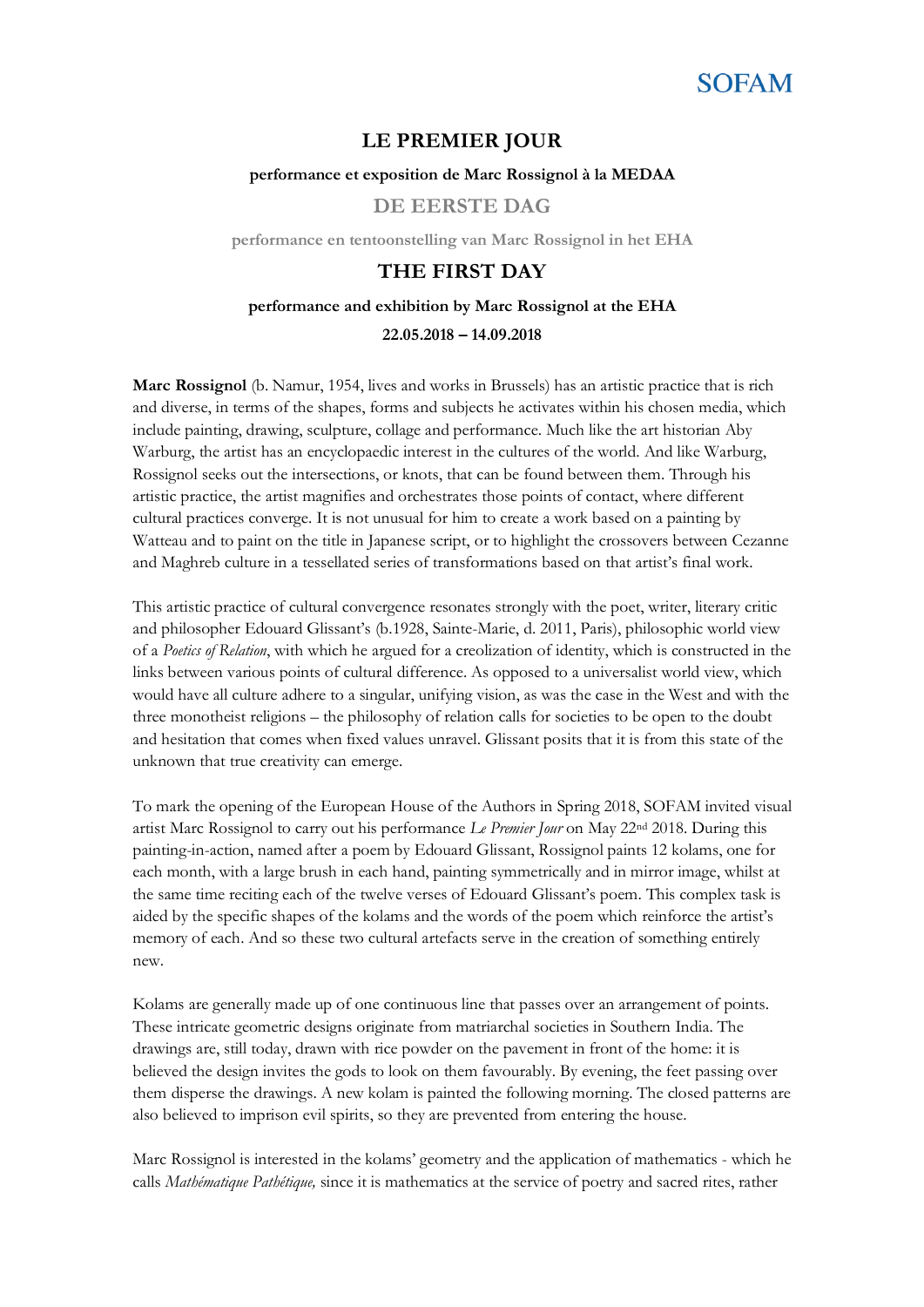than what tends to be its general application in the developed world, for homogenization and profit. Mathematics has its origins in magic. Marc Rossignol acknowledges that he is not capable of believing in the magic of the kolams in the same way as those who first started drawing them did, but for him, the poetry remains. The artist postulates this in his work as an alternative, symbolic currency. Sometimes he does so literally, by designing a bank note features the drawing that the goddess of hell of Vanuatu presents half of to the deceased spirit: she expects them to be able to complete the drawing, if they wish to enter paradise. The artist's bank note, in other words, is a ticket to heaven.

The necklaces and sculptures made from recycled plastic bottle tops, which the artist requests his friends to collect, are present in various works in the exhibition. The notion of recycling is equally present in a diamond shaped painting of arrows – a symbol for recycling. A cluster of arrows facing inwards signals implosion, and when they face outwards it is a visual code for an explosion. At other points in the entrance hallway at reception there are also a painting of a trefoil and cinquefoil knot, made up of a string of colourful bottle tops that seem to be arranged according to a code. These Gordian knots can only be unravelled by cutting them. These shapes fall under topology, one of the purest branches of mathematics. Objects in topology are often referred to as topological spaces, and their properties are such that even if they are morphed continuously into a different shape, they maintain their essential properties.

In the right wing, *Le Collier de la Reine* paintings (The Queen's Necklace, 1, 2, 3 and 4) feature painted sequences of two intertwined bottle top necklaces, in the Tibetan colours, that are shown to keep their formal properties whilst being progressively extended. The infamous story of the scam and subsequent scandal of a sumptuous diamond necklace, and the (incorrect) rumours spread in its wake regarding Marie-Antoinette, are said to have contributed to her downfall and subsequent beheading. These colourful pointers to the power of rumour gain uncomfortable overtones alongside the phenomenon and impact of fake news on the world order today.

The small, grey Lotus kolams that line the left wing are paintings that the artist executes once a month. Marc Rossignol is marking time, just as On Kawara did in his date paintings using Western script and typography. The contrast between the screen-printed pattern beneath, and the hesitant trait of the lighter line of the performance of painting, are also a subtle homage to Claude Monet's waterlilies. Rossignol was struck by Monet's loose traits in contrast with the graphic line that tended to be used at the time for the depiction of flowers, as inspired by Japonisme. Monet was a fervent collector of Japanese prints, yet the stroke with which he painted the lilies is almost trembling.

The cafeteria features a Kolam painting that is based on a Brahmin design. The dots that mark the key points of its design were applied with a burnt cork attached to a broomstick. The artist performed this painting whilst reciting, from memory, a poem by Pier Paolo Pasolini about the refuse collectors of Rome when they went on strike in 1970. The economic boom Italy experienced during the 1960ies and 70ies had the unexpected side effect that the waste collectors had to deal with unseen quantities of rubbish. Pasolini expresses sympathy for, and draws attention to, the waste collectors' plight. A clustered knot, *Baderne*, made from threaded white bottle tops seals the exhibition.

Kate Christina Mayne for SOFAM

The exhibition was curated by the artist and Kate Mayne With special thanks to Sylvain Fasy and Annick Houyet